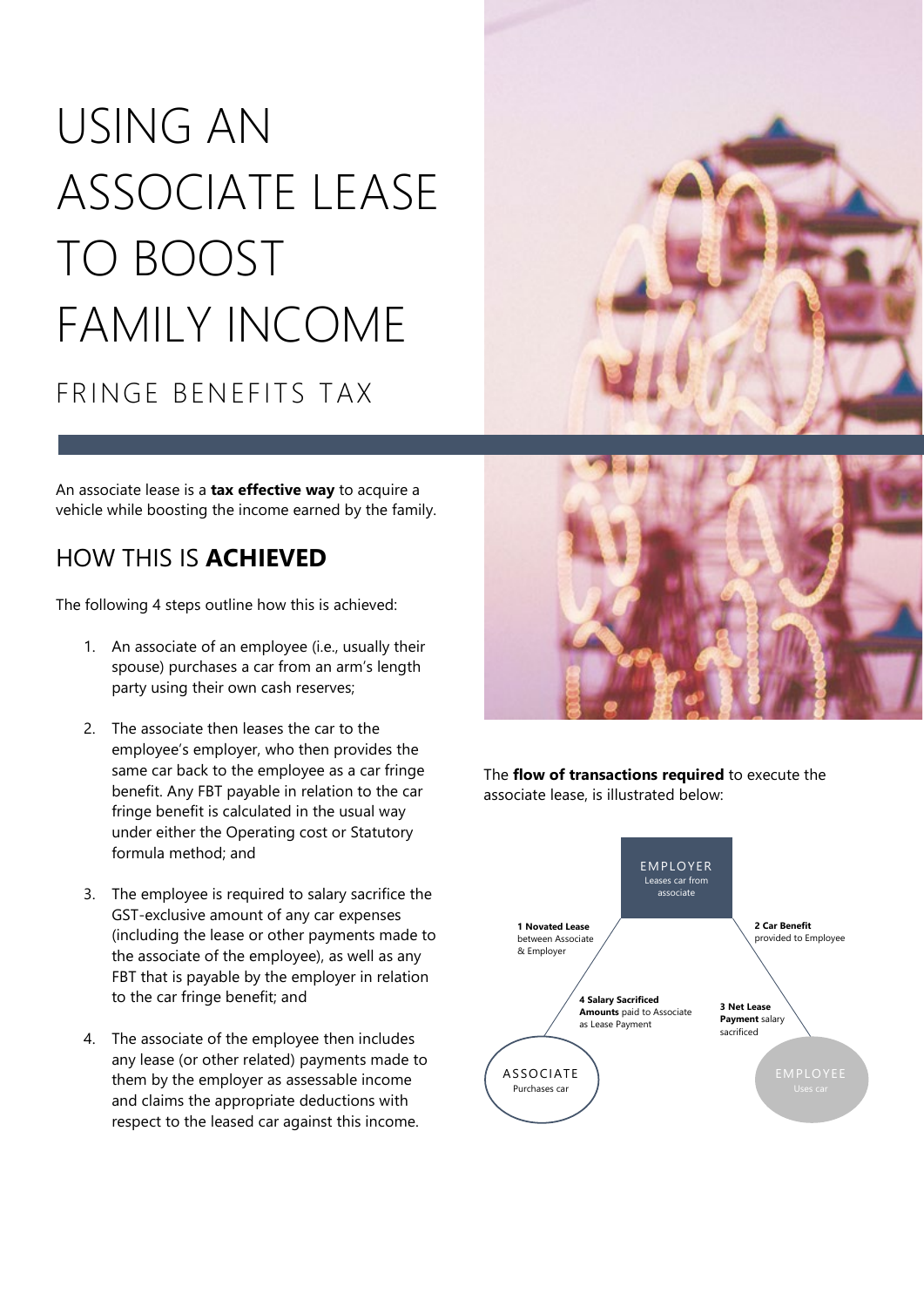# MEET **JERRY AND BETH**

The best way to show how an associate lease can boost family income is with an example, meet Jerry and his wife Beth below.

#### **Assumptions**

| <b>DETAIL</b>                                                     | AMOUNT    |
|-------------------------------------------------------------------|-----------|
| Salary & Wage Income - Beth (Wife)                                | \$200,000 |
| Salary & Wage Income - Jerry (Husband)                            | \$30,000  |
| Interest Income – Jerry (based on 2.5% of \$100,000 term deposit) | \$2,500   |
| <b>Car Details</b>                                                |           |
| Purchase price                                                    | \$40,000  |
| Depreciation (year one)                                           | \$6,000   |
| Lease Amount (per annum - GST Exclusive)                          | \$7.500   |
| <b>Running Costs</b> (per annum)                                  |           |
| Fuel                                                              | \$5,200   |
| Registration                                                      | \$800     |
| Insurance                                                         | \$1,000   |
| Repairs & Maintenance                                             | \$1,500   |
| Total Running Costs (per annum)                                   | \$8,500   |

For working out the benefits of the associate lease we will assume that **Beth & Jerry** have no other deductions to offset against their salary and wage income.

#### **Outcomes**

|                                           | STANDARD<br>NOVATED LEASE |              | <b>ASSOCIATE</b><br>LEASE |              |
|-------------------------------------------|---------------------------|--------------|---------------------------|--------------|
| DETAIL                                    | <b>BETH</b>               | <b>JERRY</b> | <b>BETH</b>               | <b>JERRY</b> |
| Salary & Wage Income                      | \$200,000                 | \$30,000     | \$200,000                 | \$30,000     |
| Add: Lease Income Received                |                           |              |                           | 7,500        |
| Add: Interest Income                      |                           | \$2,500      |                           | \$1,500      |
| <b>Total Income</b>                       | \$200,000                 | \$32,500     | \$200.000                 | \$39,000     |
| Less: Salary Sacrificed Lease<br>Payments | \$7,500                   |              | \$7,500                   |              |
| Less: Depreciation on car                 |                           |              |                           | 6,000        |
| <b>Taxable Income</b>                     | \$192,500                 | \$32,500     | \$192,500                 | \$33,000     |
| <b>Tax Expense</b>                        | \$63,707                  | \$2,922      | \$63,707                  | \$3,027      |
| Less: Tax Withheld by Employer            | \$67,232                  | \$2,842      | \$67,232                  | \$2,842      |
| Tax Refund / (Payable)                    | \$3,525                   | ( \$80)      | \$3,525                   | ( \$185)     |
| <b>After Tax Income</b>                   | \$128,793                 | \$29,578     | \$128.793                 | \$35,976     |
| <b>Combined After Tax Income</b>          |                           | \$158.371    |                           | \$164.769    |

## IMPACT ON JERRY, THE ASSOCIATE

Whilst **Jerry's** interest income has reduced (to reflect the \$40,000 spent on buying the new car) the after-tax income for the group is \$6,398 higher by executing the associate lease. This is because the return on leasing the car is higher than the return achieved by investing in the term deposit.

As the car is being used to generate assessable income (i.e. lease income), depreciation of the car becomes a deduction for Jerry to offset against his income.

We do want to point out that the general tax avoidance provisions in Part 4a may be applied to this strategy. However, the example above clearly illustrates that the primary reason for executing this strategy was to maximise after tax cash flows so in our opinion is outside the scope of Part 4a.

However, if **Jerry** obtained arm's length finance to purchase the car, Part 4a may apply, because the lease income he received would be simply on paid to his finance company. As such, there would be no significant increase in after tax cash flows, just the tax benefits.

### IMPACT ON BETH, THE EMPLOYEE

The last thing to address for Jerry and Beth is the FBT impact on **Beth** as she is receiving a car benefit from her employer. This can be reduced to nil, if Beth covers the running costs of the car herself and is illustrated below:

| <b>DETAIL</b>                                 | NO SALARY PACKAGING |
|-----------------------------------------------|---------------------|
| Purchase Price of Car                         | \$40,000            |
| Taxable Value (20% of purchase price)         | \$8,000             |
| <b>Less: After Tax Employee Contributions</b> |                     |
| Fuel                                          | \$5,200             |
| Registration                                  | \$800               |
| Insurance                                     | \$1,000             |
| Repairs & Maintenance                         | \$1,500             |
| <b>Total Running Costs</b>                    | \$8,500             |
| <b>Remaining Taxable Value</b>                | ( \$500)            |
| <b>FBT Payable</b>                            |                     |

## HOW IT AFFECTS BETH'S EMPLOYER

As the remaining taxable value is less than nil, there are no FBT issues for **Beth's employer**. It is important to note that if the running costs fall below the taxable value amount in any FBT year then Beth should physically pay the difference to her employer to ensure no FBT issues arise.